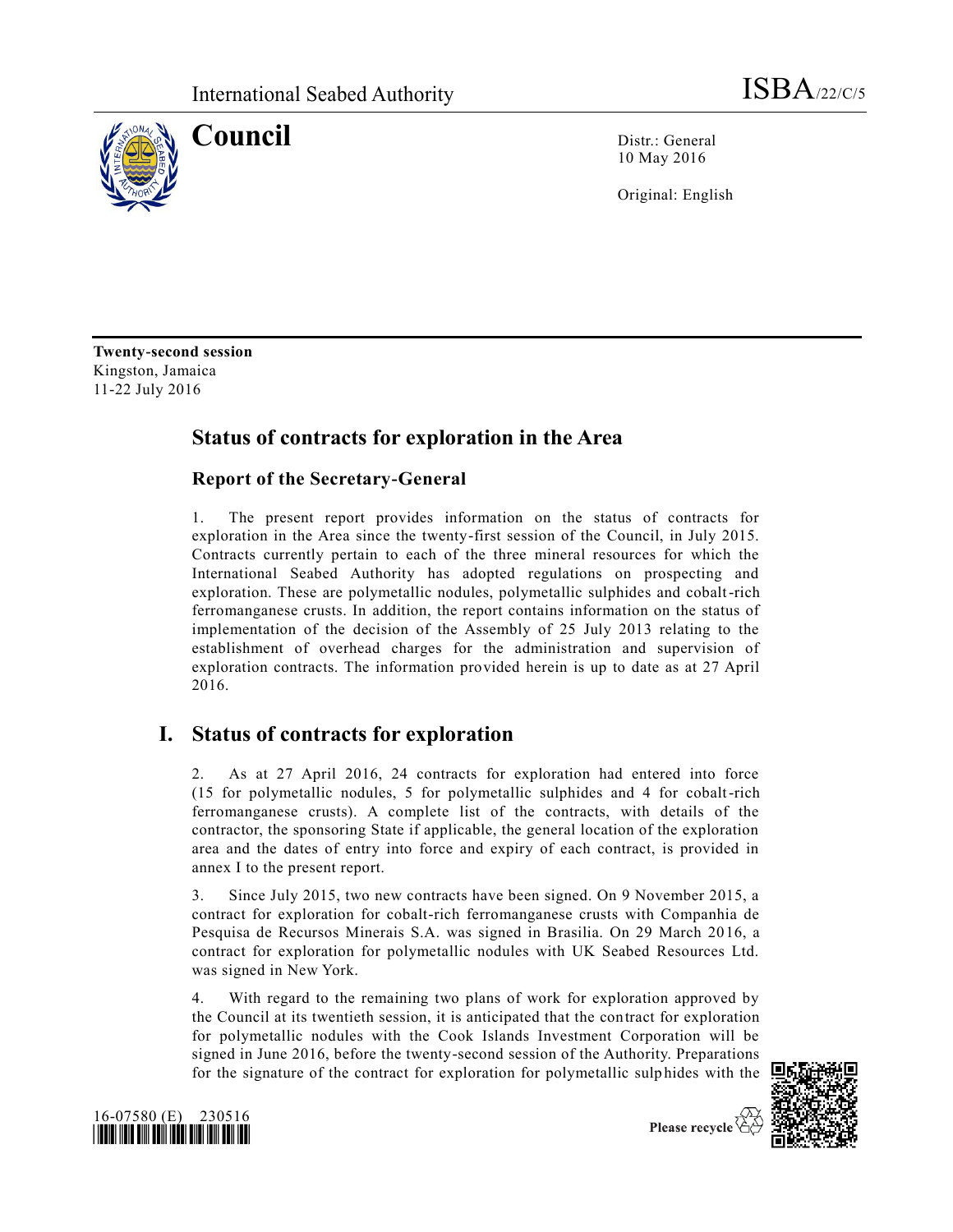Government of India are near completion and it is anticipated that the contract will also be signed in 2016.

5. With regard to the plan of work for exploration submitted by China Minmetals Corporation and approved by the Council at its twenty-first session, it is expected that the contract will be signed in 2016.

6. Six contracts for exploration for polymetallic nodules will expire in 2016. They are with Interoceanmetal Joint Organization, Yuzhmorgeologiya, the Government of the Republic of Korea, China Ocean Mineral Resources Research and Development Association, Deep Ocean Resources Development Co. Ltd. and the Institut français de recherche pour l'exploitation de la mer. As at 16 December 2015, each of those contractors had applied for a five-year extension of its contract. The applications were considered by the Legal and Technical Commission in February 2016 and it is anticipated that the Commission will submit its report and recommendations on each application for consideration by the Council at its twentysecond session, in July 2016.

### **II. Status of implementation of decision ISBA/19/A/12**

7. By its decision of 25 July 2013 [\(ISBA/19/A/12\)](http://undocs.org/ISBA/19/A/12), the Assembly established an annual overhead charge of \$47,000 to cover the costs incurred by the Authority in administering and supervising contracts. The charge is due to be paid by each contractor by 31 March each year. The decision is to be implemented through the addition of two new clauses (sects. 10.5 and 10.6) to the standard clauses for contracts for exploration. The decision of the Assembly also specifies the date of its entry into force (25 July 2013) and contains special provisions regarding its effect in respect of existing contracts and pending and approved applications submitted before 25 July 2013.

8. The decision of the Assembly has immediate effect from the date of its adoption (25 July 2013), meaning that standard clauses 10.5 and 10.6 will apply automatically to any contract entered into as a result of an application for approval of a plan of work for exploration submitted after that date.

9. With regard to contracts for exploration that had already entered into force as at 25 July 2013, the Assembly requested the Secretary-General to consult each contractor with a view to revising the contracts, in accordance with section 24.2 of the standard clauses, in order to incorporate clauses 10.5 and 10.6. Those consultations are in progress and their status is reflected in annex II to the present report. Furthermore, in the case of contracts that are due to expire, standard clauses 10.5 and 10.6 will be applicable to the period of any extension of the contract.

### **III. Recommendation**

10. The Council is invited to take note of the present report.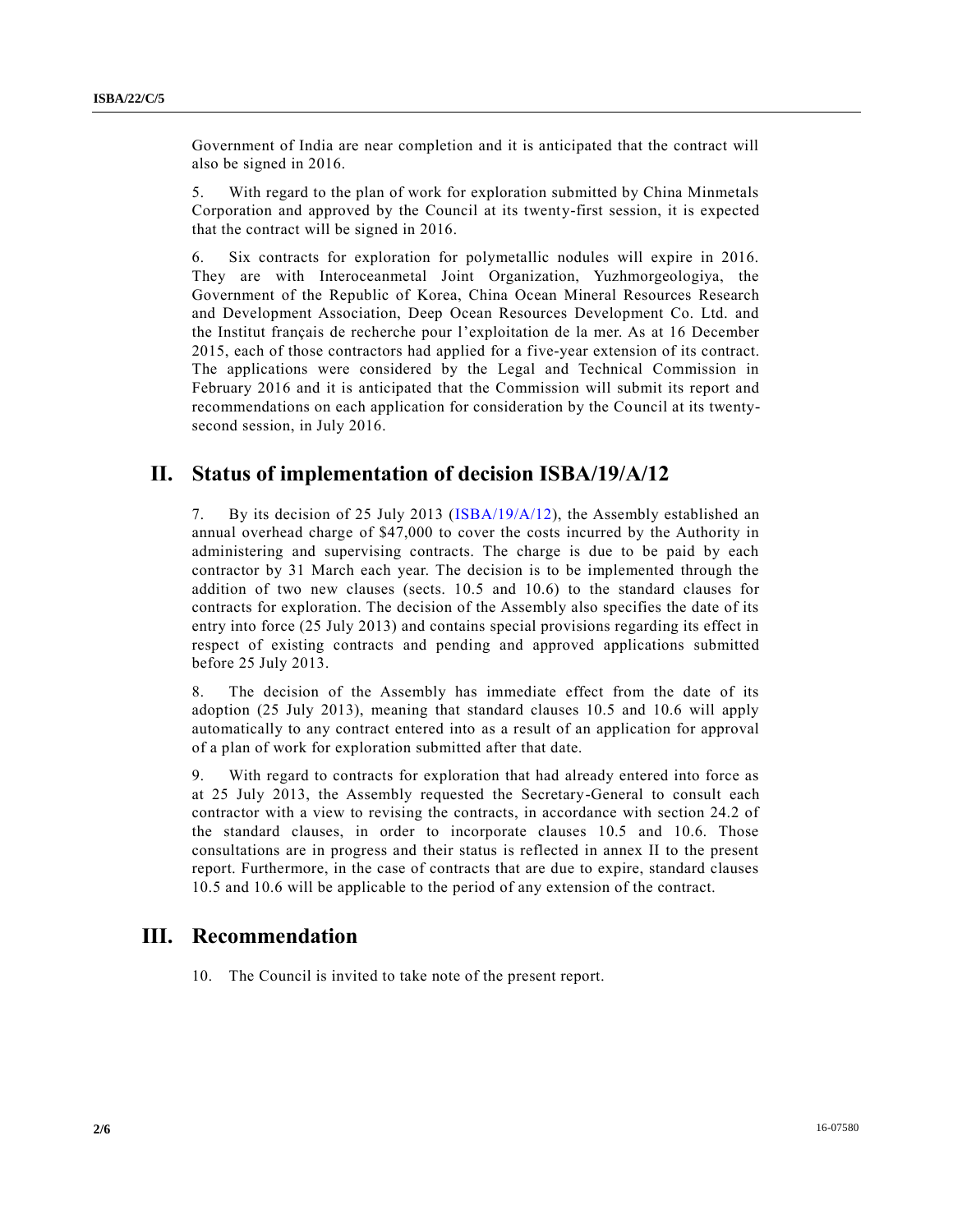# **Annex I**

# **Status of approved contracts for exploration**

# **A. Contracts for exploration for polymetallic nodules**

|              | Contractor                                                                     | Date of entry into force | Sponsoring State                                                                    | General location of the<br>exploration area            | Date of expiry  |
|--------------|--------------------------------------------------------------------------------|--------------------------|-------------------------------------------------------------------------------------|--------------------------------------------------------|-----------------|
| $\mathbf{1}$ | Interoceanmetal<br>Joint Organization                                          | 29 March 2001            | Bulgaria, Cuba,<br>Czech Republic,<br>Poland, Russian<br>Federation and<br>Slovakia | Clarion-Clipperton<br>Fracture Zone                    | 28 March 2016   |
| 2            | Yuzhmorgeologiya                                                               | 29 March 2001            | <b>Russian Federation</b>                                                           | Clarion-Clipperton<br>Fracture Zone                    | 28 March 2016   |
| 3            | Government of the<br>Republic of Korea                                         | 27 April 2001            |                                                                                     | Clarion-Clipperton<br>Fracture Zone                    | 26 April 2016   |
| 4            | China Ocean<br>Mineral Resources<br>Research and<br>Development<br>Association | 22 May 2001              | China                                                                               | Clarion-Clipperton<br>Fracture Zone                    | 21 May 2016     |
| 5            | Deep Ocean<br>Resources<br>Development Co.<br>Ltd.                             | 20 June 2001             | Japan                                                                               | Clarion-Clipperton<br>Fracture Zone                    | 19 June 2016    |
| 6            | Institut français de<br>recherche pour<br>l'exploitation de la<br>mer          | 20 June 2001             | France                                                                              | Clarion-Clipperton<br>Fracture Zone                    | 19 June 2016    |
| 7            | Government of<br>India                                                         | 25 March 2002            |                                                                                     | Central Indian<br>Ocean Basin                          | 24 March 2017   |
| 8            | Federal Institute for<br>Geosciences and<br>Natural Resources<br>of Germany    | 19 July 2006             | Germany                                                                             | Clarion-Clipperton<br>Fracture Zone                    | 18 July 2021    |
| 9            | Nauru Ocean<br>Resources Inc.                                                  | 22 July 2011             | Nauru                                                                               | Clarion-Clipperton<br>Fracture Zone<br>(reserved area) | 21 July 2026    |
| 10           | Tonga Offshore<br>Mining Limited                                               | 11 January 2012          | Tonga                                                                               | Clarion-Clipperton<br>Fracture Zone<br>(reserved area) | 10 January 2027 |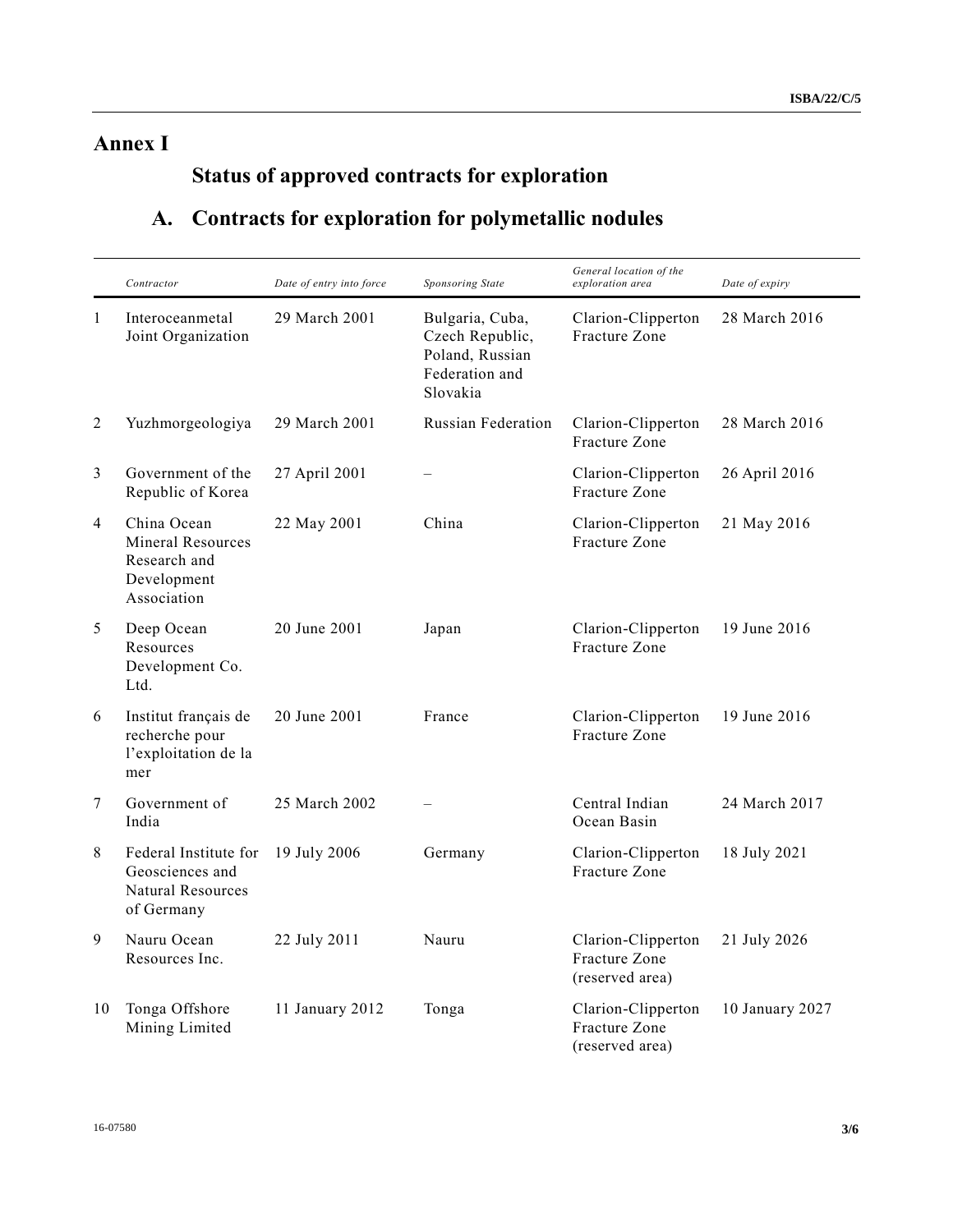#### **ISBA/22/C/5**

|    | Contractor                                 | Date of entry into force                                                           | <b>Sponsoring State</b>                                    | General location of the<br>exploration area            | Date of expiry      |
|----|--------------------------------------------|------------------------------------------------------------------------------------|------------------------------------------------------------|--------------------------------------------------------|---------------------|
| 11 | Global Sea Mineral<br>Resources NV         | 14 January 2013                                                                    | Belgium                                                    | Clarion-Clipperton<br>Fracture Zone                    | 13 January 2028     |
| 12 | UK Seabed<br>Resources Ltd.                | 8 February 2013                                                                    | United Kingdom of<br>Great Britain and<br>Northern Ireland | Clarion-Clipperton<br>Fracture Zone                    | 7 February 2028     |
| 13 | Marawa Research<br>and Exploration<br>Ltd. | 19 January 2015                                                                    | Kiribati                                                   | Clarion-Clipperton<br>Fracture Zone<br>(reserved area) | 18 January 2030     |
| 14 | Ocean Mineral<br>Singapore Pte Ltd.        | Signed in Kingston<br>on 15 January 2015<br>and in Singapore on<br>22 January 2015 | Singapore                                                  | Clarion-Clipperton<br>Fracture Zone<br>(reserved area) | $21$ January $2030$ |
| 15 | UK Seabed<br>Resources Ltd.                | 29 March 2016                                                                      | United Kingdom of<br>Great Britain and<br>Northern Ireland | Clarion-Clipperton<br>Fracture Zone                    | 28 March 2031       |
| 16 | Cook Islands<br>Investment<br>Corporation  | To be signed                                                                       | Cook Islands                                               | Clarion-Clipperton<br>Fracture Zone<br>(reserved area) |                     |
| 17 | China Minmetals<br>Corporation             | To be signed                                                                       | China                                                      | Clarion-Clipperton<br>Fracture Zone<br>(reserved area) |                     |

## **B. Contracts for exploration for polymetallic sulphides**

|   | Contractor                                                                     | Date of entry into force | Sponsoring State | General location of the<br>exploration area | Date of expiry   |
|---|--------------------------------------------------------------------------------|--------------------------|------------------|---------------------------------------------|------------------|
| 1 | China Ocean<br>Mineral Resources<br>Research and<br>Development<br>Association | 18 November 2011         | China            | South-west Indian<br>Ridge                  | 17 November 2026 |
| 2 | Government of the<br><b>Russian Federation</b>                                 | 29 October 2012          |                  | Mid-Atlantic Ridge                          | 28 October 2027  |
| 3 | Government of the<br>Republic of Korea                                         | 24 June 2014             |                  | Central Indian<br>Ocean                     | 23 June 2029     |
| 4 | Institut français de<br>recherche pour<br>l'exploitation de la<br>mer          | 18 November 2014         | France           | Mid-Atlantic Ridge                          | 17 November 2029 |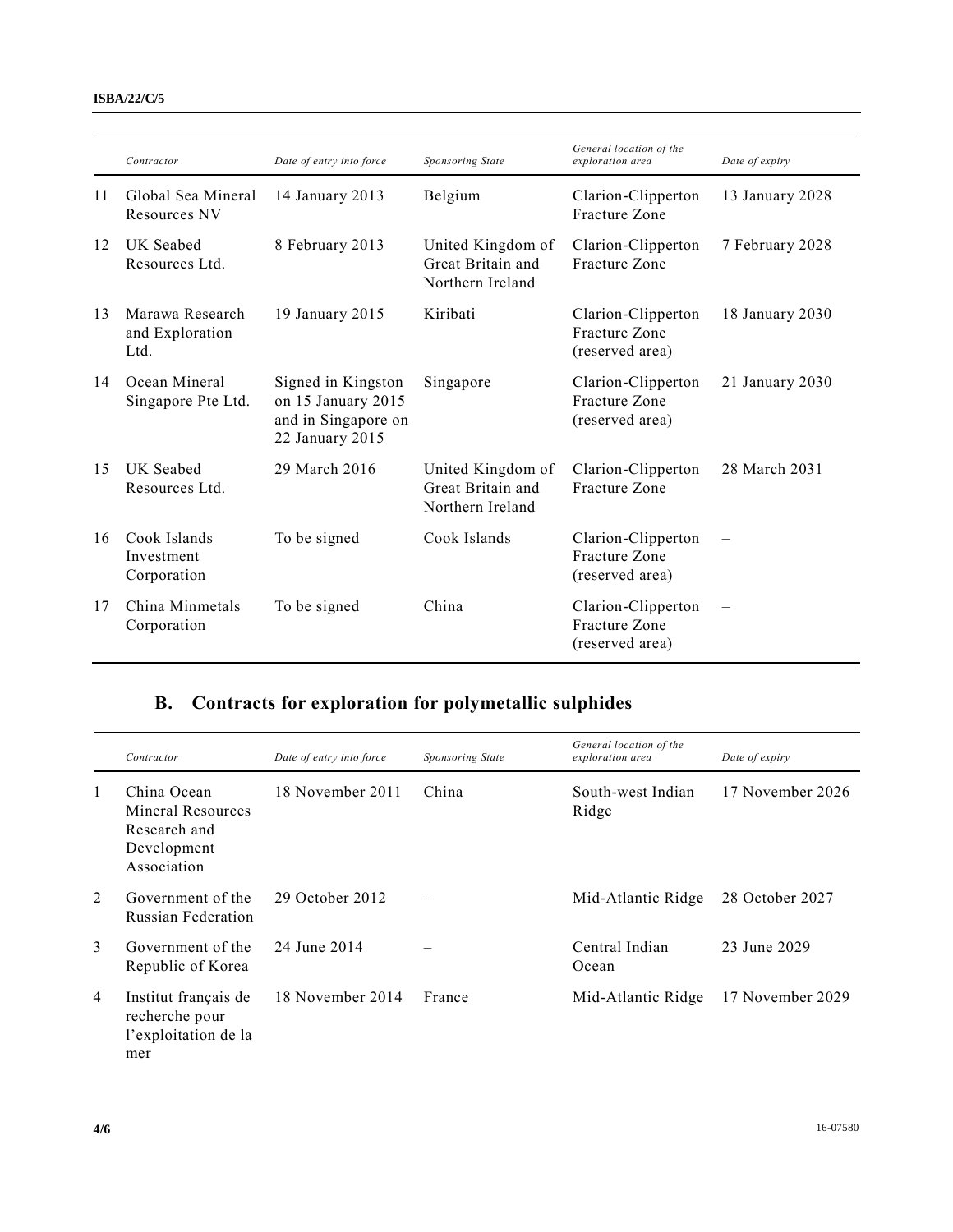|   | Contractor                                                                  | Date of entry into force | Sponsoring State | General location of the<br>exploration area             | Date of expiry |
|---|-----------------------------------------------------------------------------|--------------------------|------------------|---------------------------------------------------------|----------------|
| 5 | Government of<br>India                                                      | To be signed             |                  | Indian Ocean Ridge                                      |                |
| 6 | Federal Institute for<br>Geosciences and<br>Natural Resources<br>of Germany | 6 May 2015               | Germany          | Central Indian<br>Ridge and South-<br>east Indian Ridge | 5 May 2030     |

## **C. Contracts for exploration for cobalt-rich ferromanganese crusts**

|                | Contractor                                                                              | Date of entry into force | Sponsoring State | General location of the<br>exploration area       | Date of expiry  |
|----------------|-----------------------------------------------------------------------------------------|--------------------------|------------------|---------------------------------------------------|-----------------|
|                |                                                                                         |                          |                  |                                                   |                 |
| 1              | Japan Oil, Gas and<br>Metals National<br>Corporation                                    | 27 January 2014          | Japan            | Western Pacific<br>Ocean                          | 26 January 2029 |
| 2              | China Ocean<br>Mineral Resources<br>Research and<br>Development<br>Association          | 29 April 2014            | China            | Western Pacific<br>Ocean                          | 28 April 2029   |
| 3              | Ministry of Natural<br>Resources and<br>Environment of the<br><b>Russian Federation</b> | 10 March 2015            |                  | Magellan<br>Mountains in the<br>Pacific Ocean     | 9 March 2030    |
| $\overline{4}$ | Companhia de<br>Pesquisa de<br>Recursos Minerais<br>S.A.                                | 9 November 2015          | <b>Brazil</b>    | Rio Grande Rise in<br>the South Atlantic<br>Ocean | 8 November 2030 |